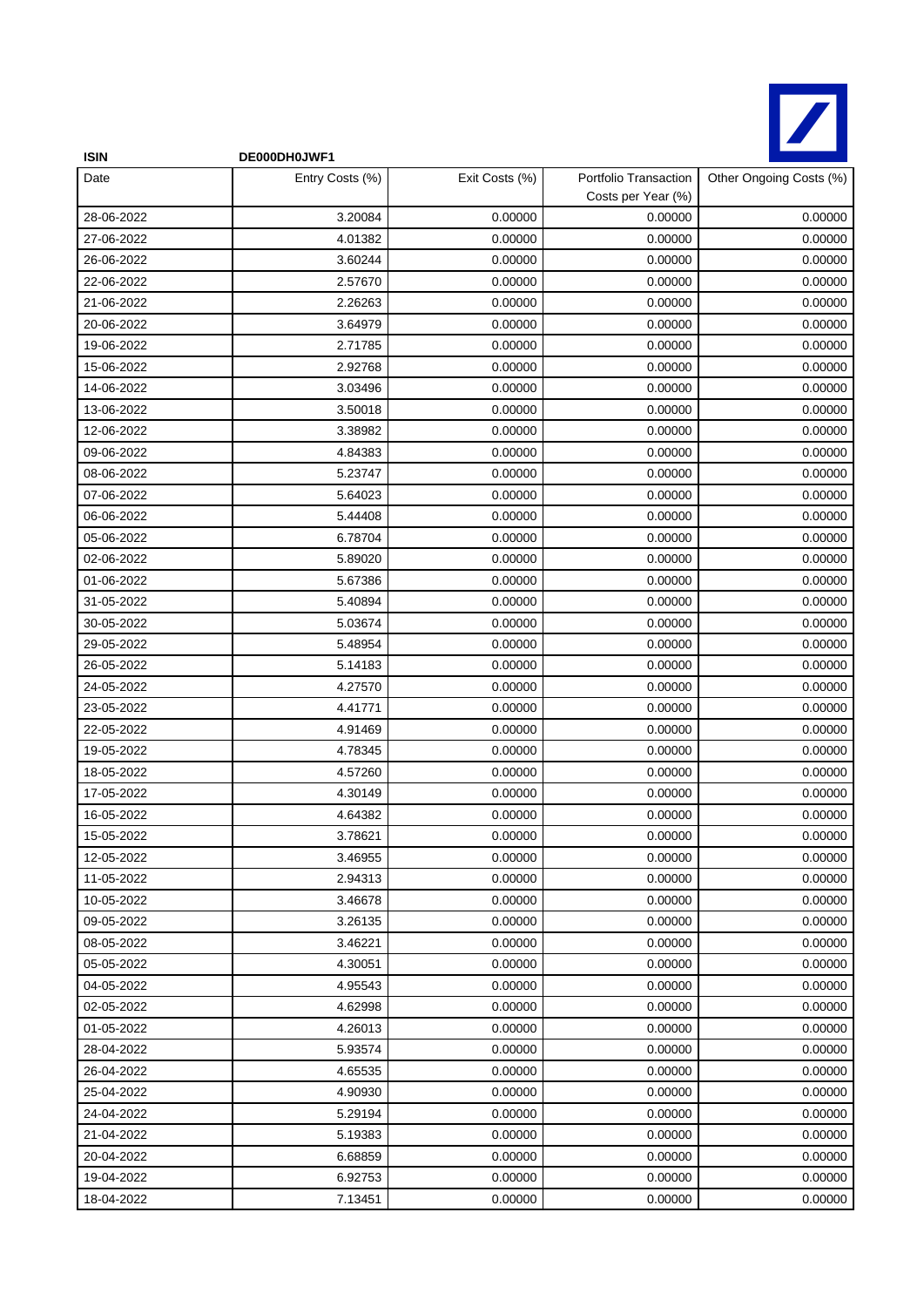| 13-04-2022 | 6.37618 | 0.00000 | 0.00000 | 0.00000 |
|------------|---------|---------|---------|---------|
| 12-04-2022 | 5.93447 | 0.00000 | 0.00000 | 0.00000 |
| 11-04-2022 | 5.40994 | 0.00000 | 0.00000 | 0.00000 |
| 10-04-2022 | 5.73847 | 0.00000 | 0.00000 | 0.00000 |
| 07-04-2022 | 6.03463 | 0.00000 | 0.00000 | 0.00000 |
| 06-04-2022 | 5.68850 | 0.00000 | 0.00000 | 0.00000 |
| 05-04-2022 | 5.95150 | 0.00000 | 0.00000 | 0.00000 |
| 03-04-2022 | 6.29048 | 0.00000 | 0.00000 | 0.00000 |
| 31-03-2022 | 6.02526 | 0.00000 | 0.00000 | 0.00000 |
| 28-03-2022 | 5.70231 | 0.00000 | 0.00000 | 0.00000 |
| 27-03-2022 | 5.35890 | 0.00000 | 0.00000 | 0.00000 |
| 25-03-2022 | 5.25439 | 0.00000 | 0.00000 | 0.00000 |
| 24-03-2022 | 5.83424 | 0.00000 | 0.00000 | 0.00000 |
| 23-03-2022 | 5.97322 | 0.00000 | 0.00000 | 0.00000 |
| 22-03-2022 | 5.42253 | 0.00000 | 0.00000 | 0.00000 |
| 18-03-2022 | 6.00948 | 0.00000 | 0.00000 | 0.00000 |
| 17-03-2022 | 5.84185 | 0.00000 | 0.00000 | 0.00000 |
| 16-03-2022 | 5.97975 | 0.00000 | 0.00000 | 0.00000 |
| 15-03-2022 | 4.47781 | 0.00000 | 0.00000 | 0.00000 |
| 14-03-2022 | 7.08566 | 0.00000 | 0.00000 | 0.00000 |
| 10-03-2022 | 7.27851 | 0.00000 | 0.00000 | 0.00000 |
| 09-03-2022 | 7.72647 | 0.00000 | 0.00000 | 0.00000 |
| 08-03-2022 | 6.91289 | 0.00000 | 0.00000 | 0.00000 |
| 07-03-2022 | 7.72572 | 0.00000 | 0.00000 | 0.00000 |
| 04-03-2022 | 7.22828 | 0.00000 | 0.00000 | 0.00000 |
| 03-03-2022 | 7.85190 | 0.00000 | 0.00000 | 0.00000 |
| 02-03-2022 | 8.17956 | 0.00000 | 0.00000 | 0.00000 |
| 01-03-2022 | 8.75497 | 0.00000 | 0.00000 | 0.00000 |
| 28-02-2022 | 7.46004 | 0.00000 | 0.00000 | 0.00000 |
| 25-02-2022 | 8.02568 | 0.00000 | 0.00000 | 0.00000 |
| 24-02-2022 | 6.93292 | 0.00000 | 0.00000 | 0.00000 |
| 23-02-2022 | 9.21590 | 0.00000 | 0.00000 | 0.00000 |
| 22-02-2022 | 8.05914 | 0.00000 | 0.00000 | 0.00000 |
| 18-02-2022 | 8.19351 | 0.00000 | 0.00000 | 0.00000 |
| 17-02-2022 | 7.59291 | 0.00000 | 0.00000 | 0.00000 |
| 15-02-2022 | 8.41295 | 0.00000 | 0.00000 | 0.00000 |
| 14-02-2022 | 7.26642 | 0.00000 | 0.00000 | 0.00000 |
| 11-02-2022 | 8.46285 | 0.00000 | 0.00000 | 0.00000 |
| 10-02-2022 | 7.82840 | 0.00000 | 0.00000 | 0.00000 |
| 09-02-2022 | 7.98888 | 0.00000 | 0.00000 | 0.00000 |
| 08-02-2022 | 7.75909 | 0.00000 | 0.00000 | 0.00000 |
| 07-02-2022 | 8.47565 | 0.00000 | 0.00000 | 0.00000 |
| 03-02-2022 | 7.58198 | 0.00000 | 0.00000 | 0.00000 |
| 02-02-2022 | 7.95312 | 0.00000 | 0.00000 | 0.00000 |
| 01-02-2022 | 8.63453 | 0.00000 | 0.00000 | 0.00000 |
| 31-01-2022 | 9.19365 | 0.00000 | 0.00000 | 0.00000 |
| 28-01-2022 | 8.04984 | 0.00000 | 0.00000 | 0.00000 |
| 27-01-2022 | 7.60334 | 0.00000 | 0.00000 | 0.00000 |
| 26-01-2022 | 8.12280 | 0.00000 | 0.00000 | 0.00000 |
| 25-01-2022 | 8.01409 | 0.00000 | 0.00000 | 0.00000 |
| 24-01-2022 | 7.09708 | 0.00000 | 0.00000 | 0.00000 |
| 21-01-2022 | 6.92626 | 0.00000 | 0.00000 | 0.00000 |
| 20-01-2022 | 7.36036 | 0.00000 | 0.00000 | 0.00000 |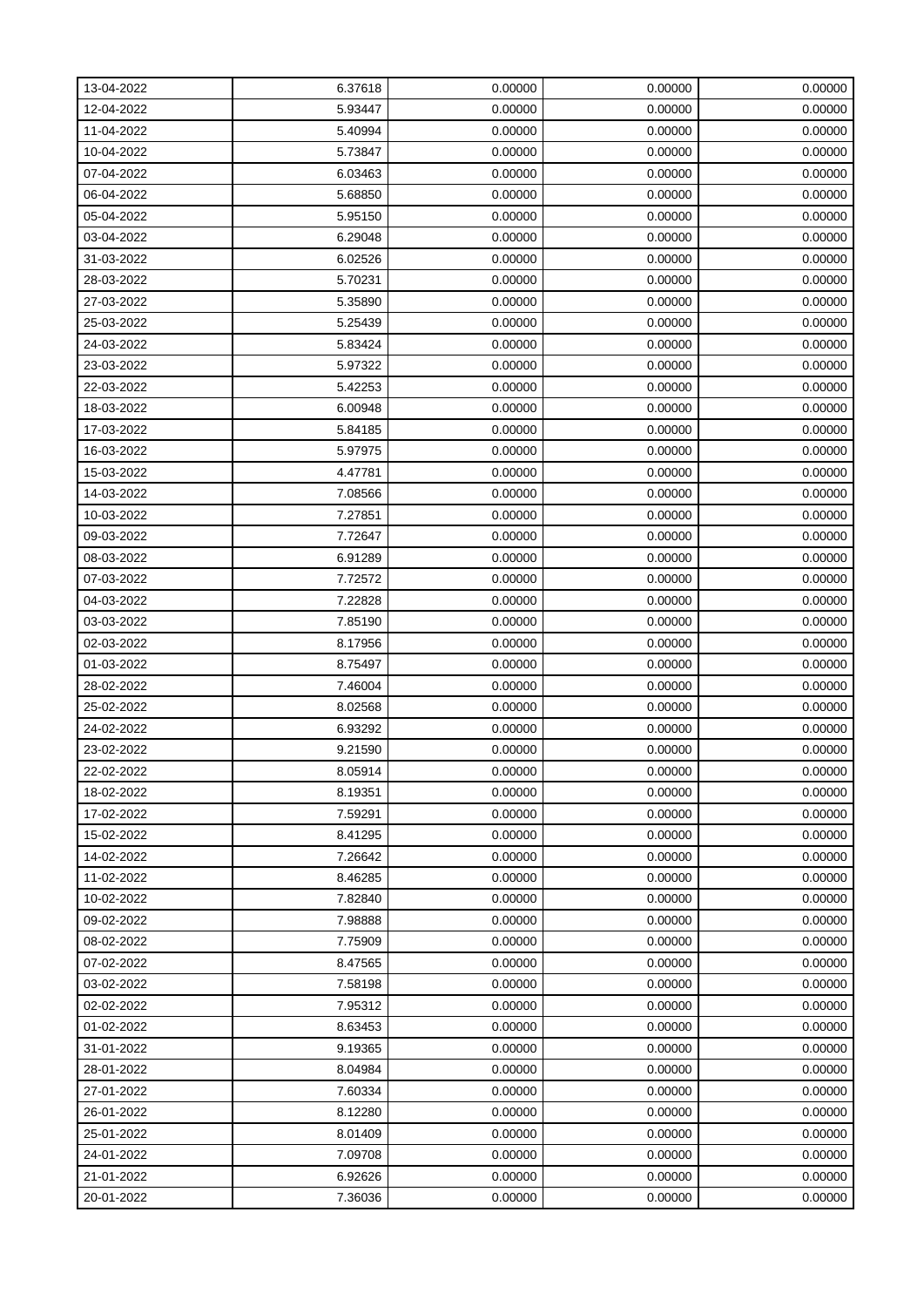| 19-01-2022 | 6.93220 | 0.00000 | 0.00000 | 0.00000 |
|------------|---------|---------|---------|---------|
| 18-01-2022 | 7.22770 | 0.00000 | 0.00000 | 0.00000 |
| 17-01-2022 | 7.59167 | 0.00000 | 0.00000 | 0.00000 |
| 14-01-2022 | 7.35935 | 0.00000 | 0.00000 | 0.00000 |
| 13-01-2022 | 6.92939 | 0.00000 | 0.00000 | 0.00000 |
| 12-01-2022 | 7.52076 | 0.00000 | 0.00000 | 0.00000 |
| 11-01-2022 | 8.55740 | 0.00000 | 0.00000 | 0.00000 |
| 10-01-2022 | 8.04626 | 0.00000 | 0.00000 | 0.00000 |
| 07-01-2022 | 8.22208 | 0.00000 | 0.00000 | 0.00000 |
| 06-01-2022 | 7.13657 | 0.00000 | 0.00000 | 0.00000 |
| 05-01-2022 | 7.62592 | 0.00000 | 0.00000 | 0.00000 |
| 04-01-2022 | 7.97309 | 0.00000 | 0.00000 | 0.00000 |
| 03-01-2022 | 7.40484 | 0.00000 | 0.00000 | 0.00000 |
| 29-12-2021 | 7.71951 | 0.00000 | 0.00000 | 0.00000 |
| 28-12-2021 | 7.41756 | 0.00000 | 0.00000 | 0.00000 |
| 27-12-2021 | 7.58946 | 0.00000 | 0.00000 | 0.00000 |
| 23-12-2021 | 7.47431 | 0.00000 | 0.00000 | 0.00000 |
| 22-12-2021 | 7.23776 | 0.00000 | 0.00000 | 0.00000 |
| 21-12-2021 | 7.03306 | 0.00000 | 0.00000 | 0.00000 |
| 20-12-2021 | 6.68289 | 0.00000 | 0.00000 | 0.00000 |
| 17-12-2021 | 7.69469 | 0.00000 | 0.00000 | 0.00000 |
| 16-12-2021 | 8.24385 | 0.00000 | 0.00000 | 0.00000 |
| 15-12-2021 | 7.25019 | 0.00000 | 0.00000 | 0.00000 |
| 14-12-2021 | 7.47006 | 0.00000 | 0.00000 | 0.00000 |
| 13-12-2021 | 7.85991 | 0.00000 | 0.00000 | 0.00000 |
| 10-12-2021 | 7.65207 | 0.00000 | 0.00000 | 0.00000 |
| 09-12-2021 | 7.95752 | 0.00000 | 0.00000 | 0.00000 |
| 08-12-2021 | 7.52029 | 0.00000 | 0.00000 | 0.00000 |
| 07-12-2021 | 8.23448 | 0.00000 | 0.00000 | 0.00000 |
| 06-12-2021 | 8.01086 | 0.00000 | 0.00000 | 0.00000 |
| 03-12-2021 | 7.29097 | 0.00000 | 0.00000 | 0.00000 |
| 02-12-2021 | 7.92365 | 0.00000 | 0.00000 | 0.00000 |
| 01-12-2021 | 8.20108 | 0.00000 | 0.00000 | 0.00000 |
| 30-11-2021 | 3.91884 | 0.00000 | 0.00000 | 0.00000 |
| 29-11-2021 | 4.94097 | 0.00000 | 0.00000 | 0.00000 |
| 26-11-2021 | 3.66774 | 0.00000 | 0.00000 | 0.00000 |
| 24-11-2021 | 4.92521 | 0.00000 | 0.00000 | 0.00000 |
| 23-11-2021 | 4.27193 | 0.00000 | 0.00000 | 0.00000 |
| 22-11-2021 | 4.91023 | 0.00000 | 0.00000 | 0.00000 |
| 19-11-2021 | 4.58770 | 0.00000 | 0.00000 | 0.00000 |
| 18-11-2021 | 4.89781 | 0.00000 | 0.00000 | 0.00000 |
| 16-11-2021 | 4.69821 | 0.00000 | 0.00000 | 0.00000 |
| 15-11-2021 | 4.45325 | 0.00000 | 0.00000 | 0.00000 |
| 11-11-2021 | 3.88718 | 0.00000 | 0.00000 | 0.00000 |
| 10-11-2021 | 4.64711 | 0.00000 | 0.00000 | 0.00000 |
| 09-11-2021 | 4.42414 | 0.00000 | 0.00000 | 0.00000 |
| 08-11-2021 | 4.60056 | 0.00000 | 0.00000 | 0.00000 |
| 05-11-2021 | 4.43861 | 0.00000 | 0.00000 | 0.00000 |
| 04-11-2021 | 3.70184 | 0.00000 | 0.00000 | 0.00000 |
| 03-11-2021 | 4.46722 | 0.00000 | 0.00000 | 0.00000 |
| 02-11-2021 | 3.45492 | 0.00000 | 0.00000 | 0.00000 |
| 01-11-2021 | 3.87799 | 0.00000 | 0.00000 | 0.00000 |
| 28-10-2021 | 3.06956 | 0.00000 | 0.00000 | 0.00000 |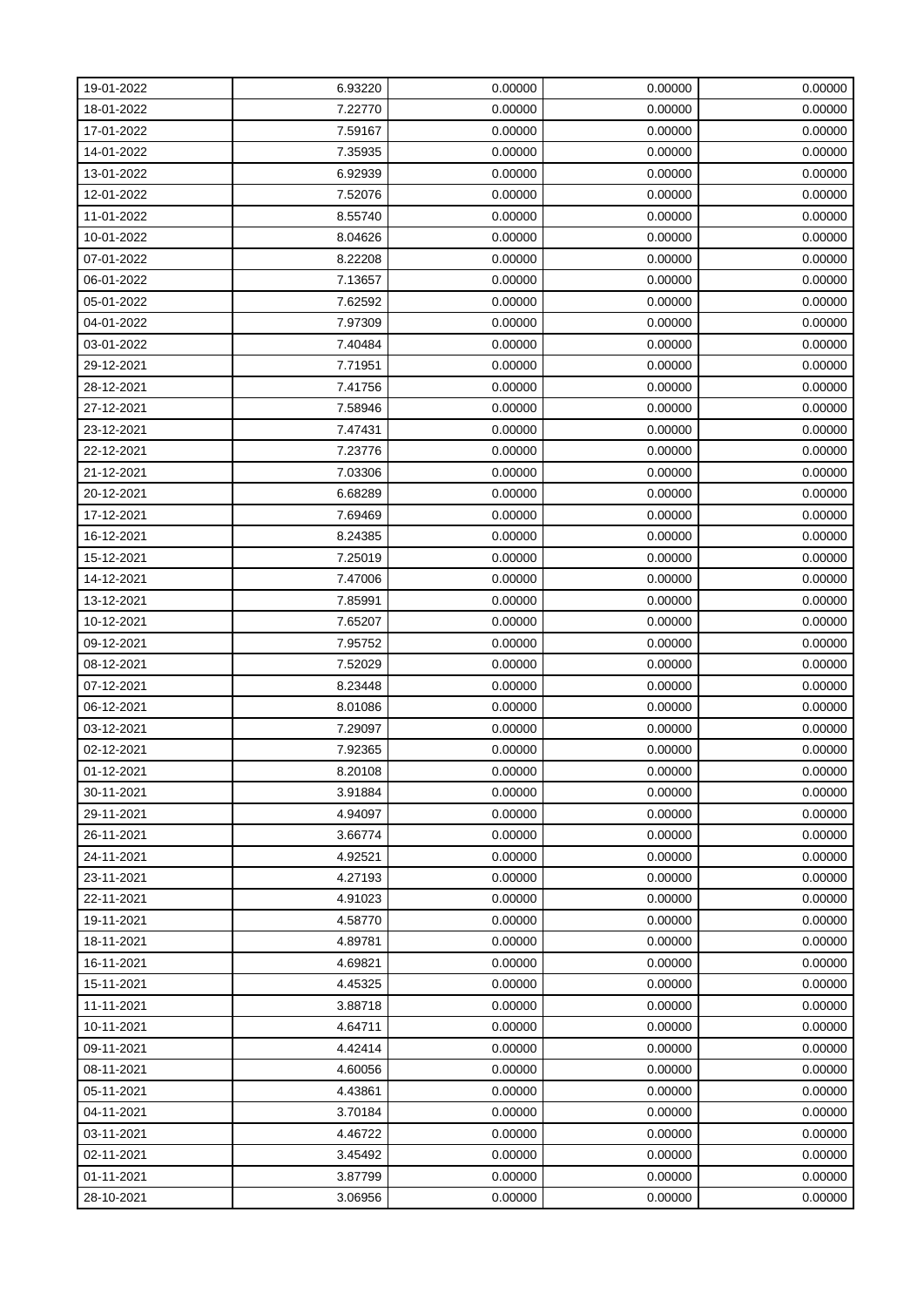| 27-10-2021 | 3.71015 | 0.00000 | 0.00000 | 0.00000 |
|------------|---------|---------|---------|---------|
| 26-10-2021 | 3.27728 | 0.00000 | 0.00000 | 0.00000 |
| 25-10-2021 | 3.59081 | 0.00000 | 0.00000 | 0.00000 |
| 24-10-2021 | 3.43579 | 0.00000 | 0.00000 | 0.00000 |
| 21-10-2021 | 3.33517 | 0.00000 | 0.00000 | 0.00000 |
| 20-10-2021 | 2.56306 | 0.00000 | 0.00000 | 0.00000 |
| 19-10-2021 | 3.05044 | 0.00000 | 0.00000 | 0.00000 |
| 18-10-2021 | 3.42853 | 0.00000 | 0.00000 | 0.00000 |
| 17-10-2021 | 2.83747 | 0.00000 | 0.00000 | 0.00000 |
| 14-10-2021 | 3.51579 | 0.00000 | 0.00000 | 0.00000 |
| 13-10-2021 | 3.96866 | 0.00000 | 0.00000 | 0.00000 |
| 10-10-2021 | 3.74860 | 0.00000 | 0.00000 | 0.00000 |
| 07-10-2021 | 4.24236 | 0.00000 | 0.00000 | 0.00000 |
| 06-10-2021 | 4.12998 | 0.00000 | 0.00000 | 0.00000 |
| 05-10-2021 | 3.79558 | 0.00000 | 0.00000 | 0.00000 |
| 04-10-2021 | 3.94116 | 0.00000 | 0.00000 | 0.00000 |
| 03-10-2021 | 4.54708 | 0.00000 | 0.00000 | 0.00000 |
| 30-09-2021 | 4.01088 | 0.00000 | 0.00000 | 0.00000 |
| 28-09-2021 | 4.49463 | 0.00000 | 0.00000 | 0.00000 |
| 27-09-2021 | 4.27934 | 0.00000 | 0.00000 | 0.00000 |
| 26-09-2021 | 4.16256 | 0.00000 | 0.00000 | 0.00000 |
| 23-09-2021 | 4.14623 | 0.00000 | 0.00000 | 0.00000 |
| 22-09-2021 | 4.82478 | 0.00000 | 0.00000 | 0.00000 |
| 21-09-2021 | 4.14651 | 0.00000 | 0.00000 | 0.00000 |
| 20-09-2021 | 4.66625 | 0.00000 | 0.00000 | 0.00000 |
| 19-09-2021 | 3.86654 | 0.00000 | 0.00000 | 0.00000 |
| 16-09-2021 | 4.47096 | 0.00000 | 0.00000 | 0.00000 |
| 12-09-2021 | 4.10473 | 0.00000 | 0.00000 | 0.00000 |
| 09-09-2021 | 4.70289 | 0.00000 | 0.00000 | 0.00000 |
| 07-09-2021 | 3.83019 | 0.00000 | 0.00000 | 0.00000 |
| 02-09-2021 | 3.82872 | 0.00000 | 0.00000 | 0.00000 |
| 01-09-2021 | 4.07196 | 0.00000 | 0.00000 | 0.00000 |
| 31-08-2021 | 4.18156 | 0.00000 | 0.00000 | 0.00000 |
| 30-08-2021 | 3.94152 | 0.00000 | 0.00000 | 0.00000 |
| 25-08-2021 | 4.16658 | 0.00000 | 0.00000 | 0.00000 |
| 24-08-2021 | 4.05715 | 0.00000 | 0.00000 | 0.00000 |
| 23-08-2021 | 4.32725 | 0.00000 | 0.00000 | 0.00000 |
| 22-08-2021 | 4.41342 | 0.00000 | 0.00000 | 0.00000 |
| 19-08-2021 | 3.20601 | 0.00000 | 0.00000 | 0.00000 |
| 18-08-2021 | 3.44475 | 0.00000 | 0.00000 | 0.00000 |
| 17-08-2021 | 4.20730 | 0.00000 | 0.00000 | 0.00000 |
| 15-08-2021 | 3.65632 | 0.00000 | 0.00000 | 0.00000 |
| 12-08-2021 | 4.09973 | 0.00000 | 0.00000 | 0.00000 |
| 11-08-2021 | 3.77516 | 0.00000 | 0.00000 | 0.00000 |
| 10-08-2021 | 3.48464 | 0.00000 | 0.00000 | 0.00000 |
| 03-08-2021 | 3.75605 | 0.00000 | 0.00000 | 0.00000 |
| 02-08-2021 | 3.23615 | 0.00000 | 0.00000 | 0.00000 |
| 01-08-2021 | 3.43262 | 0.00000 | 0.00000 | 0.00000 |
| 30-07-2021 | 3.55286 | 0.00000 | 0.00000 | 0.00000 |
| 29-07-2021 | 3.32929 | 0.00000 | 0.00000 | 0.00000 |
| 28-07-2021 | 4.02078 | 0.00000 | 0.00000 | 0.00000 |
| 27-07-2021 | 3.67447 | 0.00000 | 0.00000 | 0.00000 |
| 25-07-2021 | 3.72746 | 0.00000 | 0.00000 | 0.00000 |